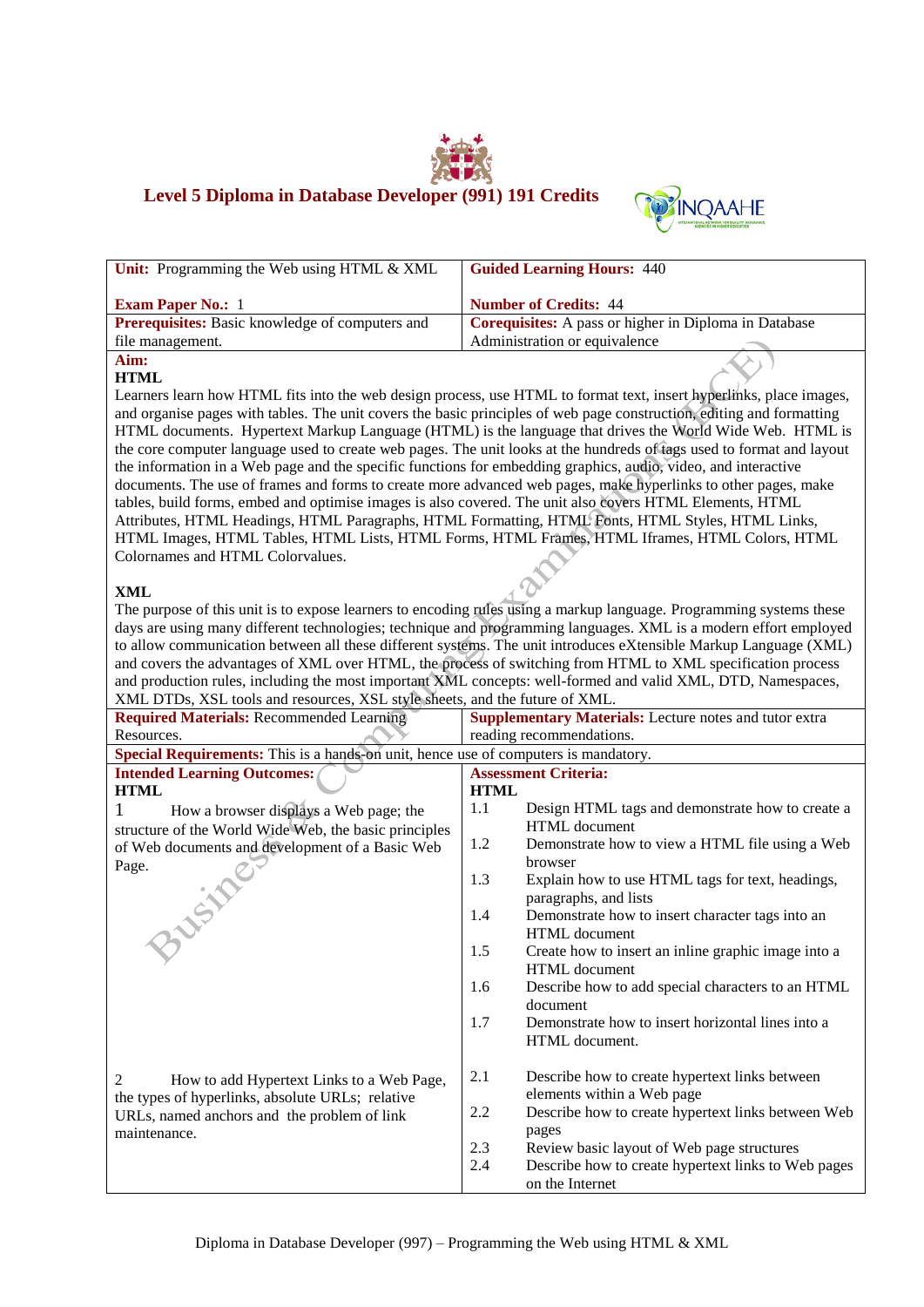|                                                                                                  | 2.5           | Distinguish between and be able to use absolute and                                     |
|--------------------------------------------------------------------------------------------------|---------------|-----------------------------------------------------------------------------------------|
|                                                                                                  |               | relative pathnames                                                                      |
|                                                                                                  | 2.6           | Describe how to create hypertext links to various                                       |
|                                                                                                  |               | Internet resources, including FTP servers and                                           |
|                                                                                                  |               | newsgroups.                                                                             |
|                                                                                                  | 3.1           | Demonstrate how HTML handles color                                                      |
| 3<br>How to add colors to a Web page,                                                            | 3.2           | Describe how to create a color scheme for a Web                                         |
| background patterns, images to a Web page, the                                                   |               | page                                                                                    |
| differences between when to employ the GIF, JPEG<br>and PNG file formats and the use of relative | 3.3           | Demonstrate how to work with font sizes, colors,<br>and types                           |
| addresses for image files                                                                        | 3.4           | Demonstrate how to place a background image on a<br>Web page                            |
|                                                                                                  | 3.5           | Define colors for a Web page and for specific                                           |
|                                                                                                  | 3.6           | characters<br>Explain how to control the placement and                                  |
|                                                                                                  |               | appearance of images on a Web page                                                      |
|                                                                                                  | 3.7           | Demonstrate working with client-side image maps                                         |
|                                                                                                  |               |                                                                                         |
|                                                                                                  | 4.1           | Demonstrate how to create a text table                                                  |
| 4<br>The structure of HTML tables, table                                                         | 4.2           | Describe how to create a table using the <table>,</table>                               |
| attributes and how tables can be used to format text                                             |               | $<$ tr>, and $<$ td> tags                                                               |
| and graphics.                                                                                    | 4.3           | Describe how to create table headers and captions                                       |
|                                                                                                  | 4.4           | Define how to control the appearance of a table and<br>table text                       |
|                                                                                                  | 4.5           | Describe how to create table cells that span several                                    |
|                                                                                                  |               | rows or columns                                                                         |
|                                                                                                  | $4.6^{\circ}$ | Describe how to use nested tables to enhance page<br>design                             |
|                                                                                                  |               |                                                                                         |
|                                                                                                  | $5\lambda$    | Explain the process of creating frames for a Web site                                   |
| 5<br>How to use Frames in a Web Site and how                                                     | 5.2           | Describe how to control the appearance and                                              |
| frames can be used to facilitate Web site navigation.                                            |               | placement of frames                                                                     |
|                                                                                                  | 5.3           | Describe how to control the behaviour of hyperlinks                                     |
|                                                                                                  |               | on a Web page with frames                                                               |
|                                                                                                  | 5.4<br>5.5    | Demonstrate using reserved target names to specify                                      |
| Class                                                                                            |               | a target for a hypertext link                                                           |
|                                                                                                  |               | Describe how to modify the appearance of frame                                          |
|                                                                                                  | 5.6           | borders<br>Describe how to create and implement floating                                |
|                                                                                                  |               | frames.                                                                                 |
|                                                                                                  |               |                                                                                         |
|                                                                                                  | 6.1           | Learn about CGI scripts                                                                 |
| Analysing Web Page Forms and outlining<br>6<br>the importance of forms as the only way users can | 6.2<br>6.3    | Review the various parts of an online form<br>Describe how to create form elements      |
| interact with a site.                                                                            | 6.4           | Describe how to create a hidden field on a form                                         |
|                                                                                                  | 6.5           | Illustrate how to work with form attributes                                             |
|                                                                                                  | 6.6           | Learn how to send data from a form to a CGI script                                      |
|                                                                                                  | 6.7           | Learn how to send form information without using                                        |
|                                                                                                  |               | CGI scripts.                                                                            |
|                                                                                                  | 7.1           | Describe the history and theory of cascading style                                      |
| 7<br>Cascading Style Sheets (CSS); the format of                                                 |               | sheets                                                                                  |
| the CSS file; optimizing and formatting CSS using a                                              | 7.2           | Describe how to create inline styles, embedded                                          |
| variety of different compression settings.                                                       |               | styles, and style sheets                                                                |
|                                                                                                  | 7.3           | Describe style precedence and style inheritance                                         |
|                                                                                                  | 7.4           | Demonstrate how to use cascading style sheets to                                        |
|                                                                                                  | 7.5           | format paragraphs, lists, and headings<br>Define document content with the class and id |
|                                                                                                  |               | attributes and create styles for them                                                   |
|                                                                                                  |               |                                                                                         |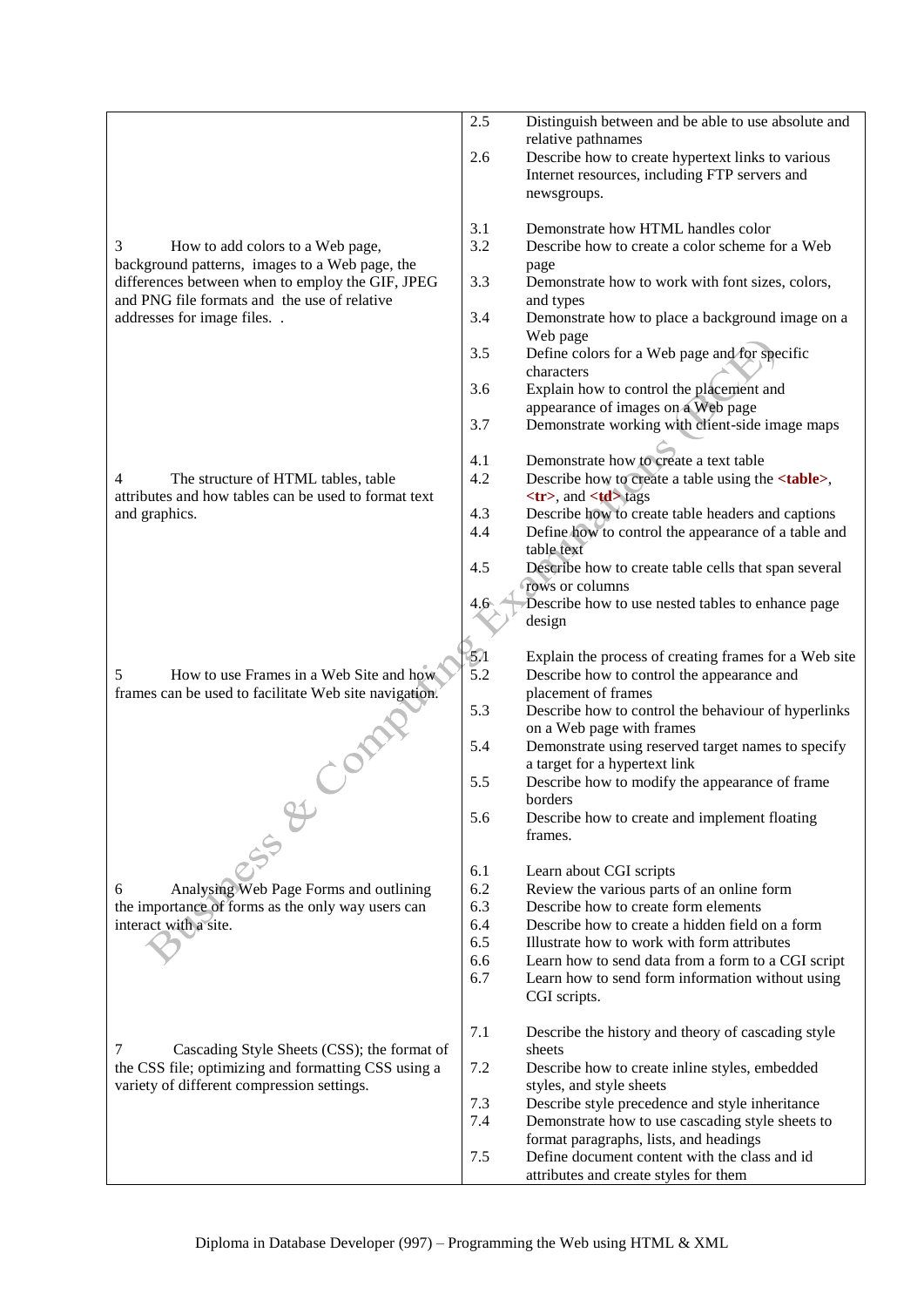|                                                                                            | 7.6           | Describe how to mark document content with the                     |
|--------------------------------------------------------------------------------------------|---------------|--------------------------------------------------------------------|
|                                                                                            |               | <div> and <span> tags and create styles for them</span></div>      |
|                                                                                            | 7.7           | Describe how to use cascading styles to design page                |
|                                                                                            |               | layout                                                             |
|                                                                                            | <b>XML</b>    |                                                                    |
| <b>XML</b>                                                                                 | 1.1           | Define XML                                                         |
| XML, its use, the history, XML goals and<br>1                                              | 1.2           | Describe the use of XML                                            |
| how markup language describes the content and                                              | 1.3           | Describe how to construct an XML document                          |
| structure of data in a document.                                                           | 1.4           | Describe the advantages of XML                                     |
|                                                                                            | 1.5           | Define the differences between XML and HTML                        |
|                                                                                            | 2.1           | Describe the components of an XML document                         |
| 2<br>XML documents; viewing XML files;                                                     | 2.2           | Describe XML elements                                              |
| executing/running XML files and creating a simple                                          | 2.3           | Describe XML attributes                                            |
| XML page.                                                                                  | 2.4           | Describe the structure and syntax of XML                           |
|                                                                                            | 2.5           | Explain how the tags in an XML describe the                        |
|                                                                                            |               | meaning and hierarchical structure of data                         |
|                                                                                            | 3.1           | Describe DTDs                                                      |
| 3<br>XML Document Type Definition (DTD), the                                               | 3.2           | Describe DTD entities                                              |
| building blocks of DTD, and how to define DTD                                              | 3.3           | Analyse DTD declarations                                           |
| elements in XML documents.                                                                 | 3.4           | Define XML character notations                                     |
|                                                                                            | 3.5           | Define internal and extern DTDs                                    |
|                                                                                            |               |                                                                    |
| 4                                                                                          | 4.1<br>4.2    | Describe XML namespaces<br>Define simple-type elements             |
| XML Schema, declaring namespaces, the<br>structure of an XML Schema and explaining how     | $4.3^{\circ}$ | Define attribute names for namespace declaration                   |
| XML Schemas are used to validate XML.                                                      | 4.4           | Describe how to apply namespace to elements and                    |
|                                                                                            |               | attributes                                                         |
|                                                                                            | 45            | Describe namespace constraints                                     |
|                                                                                            | 5.1           |                                                                    |
| Working with Cascading Style Sheets (CSS)<br>5                                             |               | Explain the history and theory of Cascading Style<br><b>Sheets</b> |
| and how the properties used in Cascading Style                                             | 5.2           | Demonstrate linking a style sheet to an XML                        |
| Sheets (CSS) are similar to those of HTML.                                                 |               | document                                                           |
|                                                                                            | 5.3           | Design a page layout using styles                                  |
|                                                                                            | 6.1           | Describe the history and theory of XSL                             |
| Working with XSLT outlining how XSLT<br>6                                                  | 6.2           | Demonstrate how to create an XSLT style sheet                      |
| uses XPath to define parts of the source document that                                     | 6.3           | Demonstrate the syntax of the XPath language                       |
| should match one or more predefined templates.                                             | 6.4           | Demonstrate how to transform an XML document                       |
|                                                                                            |               | into an HTML file                                                  |
|                                                                                            | 6.5           | Demonstrate creating templates to format sections of               |
| <b>INSIDE</b>                                                                              |               | the XML document                                                   |
|                                                                                            | 7.1           | Define how to number nodes                                         |
| 7<br>Creating computational stylesheets, working with                                      | 7.2           | Demonstrate applying XPath functions such as                       |
| functions, variables, parameters and working with                                          |               | $count()$ and $sum()$                                              |
| parses.                                                                                    | 7.3           | Describe how create formulas using mathematical                    |
|                                                                                            |               | operators                                                          |
|                                                                                            | 7.4           | Explain working with text nodes and white space                    |
|                                                                                            | 7.5           | Demonstrate creating variables and parameters                      |
|                                                                                            | 8.1           | Describe working with step patterns to create                      |
| 8<br>How elements can be constructed into groups in                                        |               | complex node sets                                                  |
| order to control the sequence and occurrence behavior<br>of the elements within the group. | 8.2           | Identify how to create model templates so that                     |
|                                                                                            |               | different code can be applied to the same nodes                    |
|                                                                                            | 8.3           | Demonstrate accessing node sets using ID attributes                |
|                                                                                            |               | and keys                                                           |